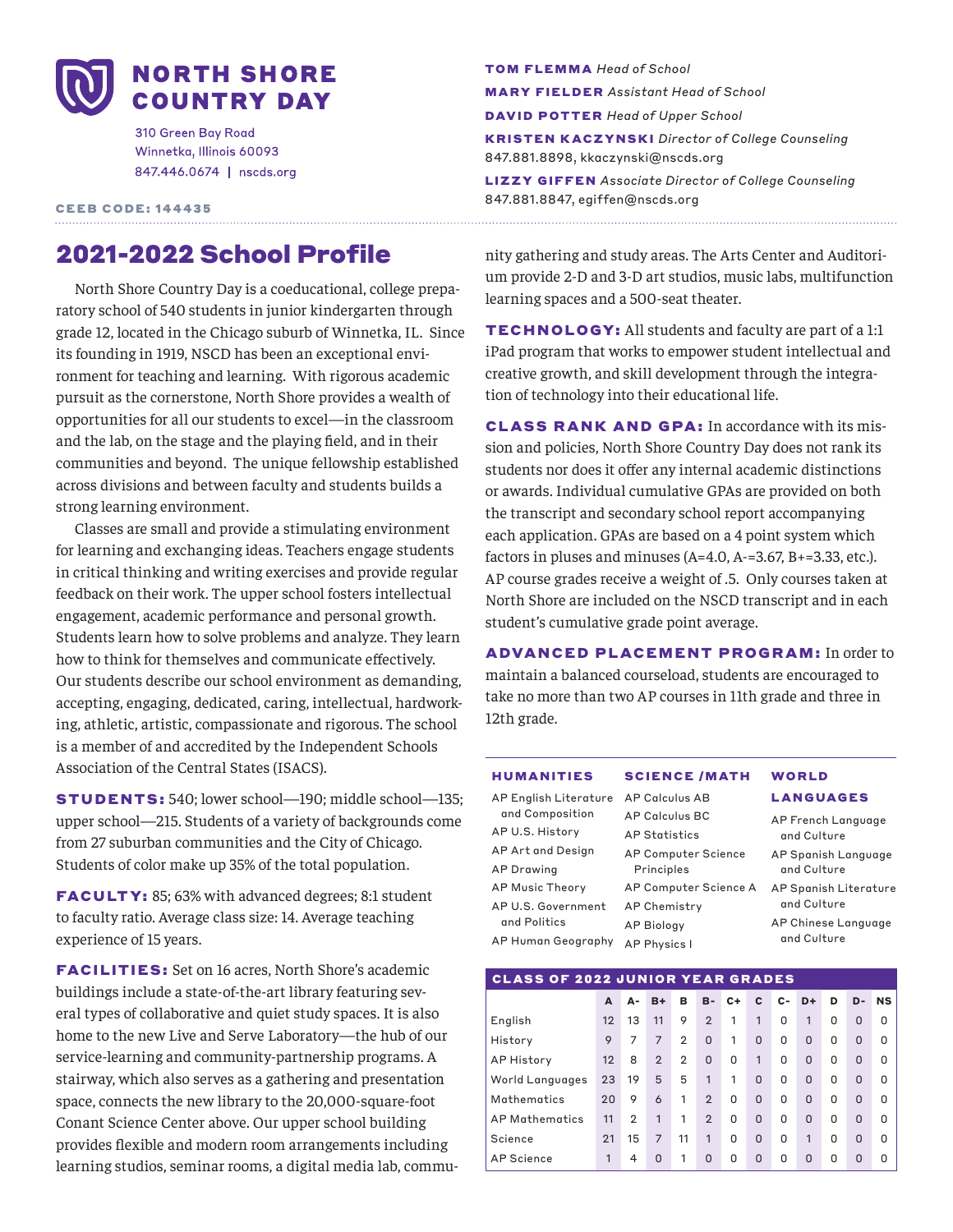# UPPER SCHOOL PROGRAM

A rigorous curriculum with a broad emphasis on liberal arts prepares students well for college. Each of our courses is taught at the highest level or what would be considered the honors level at many high schools; as such there are no separate designations for honors courses on our transcript. In addition to classes in English, mathematics, science and history, we offer language instruction in Spanish, French and Mandarin Chinese. An average class size of 14 students fosters extensive classroom interaction and discussion that will serve students well as they enter college. Our long history of innovation in academic programs earned North Shore an appointment to the Independent School Consortium on Innovation.

| <b>SUBJECT</b>                                                                                                  | <b>YEAR COURSES</b>                                                                                                                       | <b>SEMESTER COURSES</b>                                                                                                                                                                                                                                                                                                                                  |                                                                                                                                          | <b>ADVANCED/AP COURSES</b>                                                                                                                                                                                                                              |
|-----------------------------------------------------------------------------------------------------------------|-------------------------------------------------------------------------------------------------------------------------------------------|----------------------------------------------------------------------------------------------------------------------------------------------------------------------------------------------------------------------------------------------------------------------------------------------------------------------------------------------------------|------------------------------------------------------------------------------------------------------------------------------------------|---------------------------------------------------------------------------------------------------------------------------------------------------------------------------------------------------------------------------------------------------------|
| <b>ENGLISH</b><br>Four credits<br>required                                                                      | English: Ninth Grade<br>English: 10th Grade<br>English: 11th Grade<br>English: 12th Grade                                                 |                                                                                                                                                                                                                                                                                                                                                          |                                                                                                                                          | AP English Literature<br>Advanced Open Creative Writing<br>Independent Study                                                                                                                                                                            |
| <b>SOCIAL</b><br><b>STUDIES</b><br>Three credits<br>required, including<br>one year of U.S.<br>History          | World History I<br>World History II<br>U.S. History                                                                                       | African American Studies<br>Economics<br>Open Entreprenuership Lab<br><b>Comparative World Religions</b><br>Food: Science, Systems & Society<br>Holocaust & Human Behavior<br>Latinx Studies<br>Gender & Women's Studies                                                                                                                                 |                                                                                                                                          | AP U.S. History<br>AP U.S. Government<br>& Politics<br>AP Human Geography<br>Advanced Open<br>Entreprenuership Lab<br>Independent Study                                                                                                                 |
| <b>MATHEMATICS</b><br>Three credits<br>required                                                                 | Algebra I<br>Geometry 10<br>Algebra II 10<br><b>Advanced Functional</b><br>Analysis<br>Pre-Calculus 10                                    | Intro to Computer Science I<br>Intro to Computer Science II                                                                                                                                                                                                                                                                                              |                                                                                                                                          | Geometry 15<br>Algebra II 15<br>Pre-Calculus 15<br>Calculus<br>Advanced Open Computer Science<br><b>AP Calculus AB</b><br><b>AP Calculus BC</b><br>AP Computer Science Principles<br>AP Computer Science A<br><b>AP Statistics</b><br>Independent Study |
| <b>SCIENCE</b><br>Three credits<br>required, including<br>one year each of<br>Physics, Chemistry<br>and Biology | Physics: Conceptual<br>Chemistry 10<br>Biology 10                                                                                         | Essentials of Psychology I<br>Essentials of Psychology II<br>Chemistry of Food<br>Essentials of Human Anatomy & Physiology I<br>Essentials of Human Anatomy & Physiology II<br>Food: Science, Systems & Society<br>Science & Public Policy<br><b>Engineering Basics</b><br>Applied Physics & Engineering<br>Contemporary Issues in Environmental Science |                                                                                                                                          | Physics: Quantitative<br>Chemistry 15<br>Biology 15<br><b>AP Physics I</b><br>AP Chemistry<br><b>AP Biology</b><br>Advanced Open Research<br>Independent Study                                                                                          |
| <b>WORLD</b><br><b>LANGUAGES</b><br>Three credits<br>required                                                   | Chinese I-V<br>French I-V<br>Spanish I-V                                                                                                  |                                                                                                                                                                                                                                                                                                                                                          |                                                                                                                                          | AP Chinese Language & Culture<br>AP French Language & Culture<br>AP Spanish Language & Culture<br>AP Spanish Literature & Culture<br>French: Special Topics<br><b>Spanish: Special Topics</b><br>Independent Study                                      |
| <b>FINE AND</b><br><b>PERFORMING</b><br><b>ARTS</b><br>Two credits<br>required                                  | Chorus<br>Instrumental Ensemble<br>Studio Art Foundations<br>Theater Arts<br><b>Technical Theater</b><br>Intro to Piano &<br>Music Theory | Darkroom Photography<br>Digital Design &<br>Design Thinking<br><b>Functional Clay Forms</b><br>Intro to Sculptural Forms<br>Markmaking<br>Acting                                                                                                                                                                                                         | Directing<br><b>Painting Projects</b><br>Art & Society<br>Printmaking<br>Sculptural Clay Forms<br>Text & Time: Multi-<br>media Sculpture | Advanced Open Studio: Theater<br>Advanced Open Studio: Theater<br>Technology<br>Advanced Open Studio: Music<br>Advanced Open Studio: Visual Art<br>AP Art & Design<br><b>AP Drawing</b><br><b>AP Music Theory</b>                                       |

ALSO REQUIRED: THEATER—During the four years of upper school, students are required to perform onstage in at least one production and participate on or offstage in a second. INTERIM WEEK-Students must participate in Interim Week each year, and at least one must have a community service component. SENIOR SERVICE-All 12th graders must complete a two-week Senior Service project in May. ATHLETICS/PHYSICAL EDUCATION-All ninth graders must participate in a fall sport and all 10th and 11th graders must participate in one season of athletics. All students must also complete four credits of PE/wellness.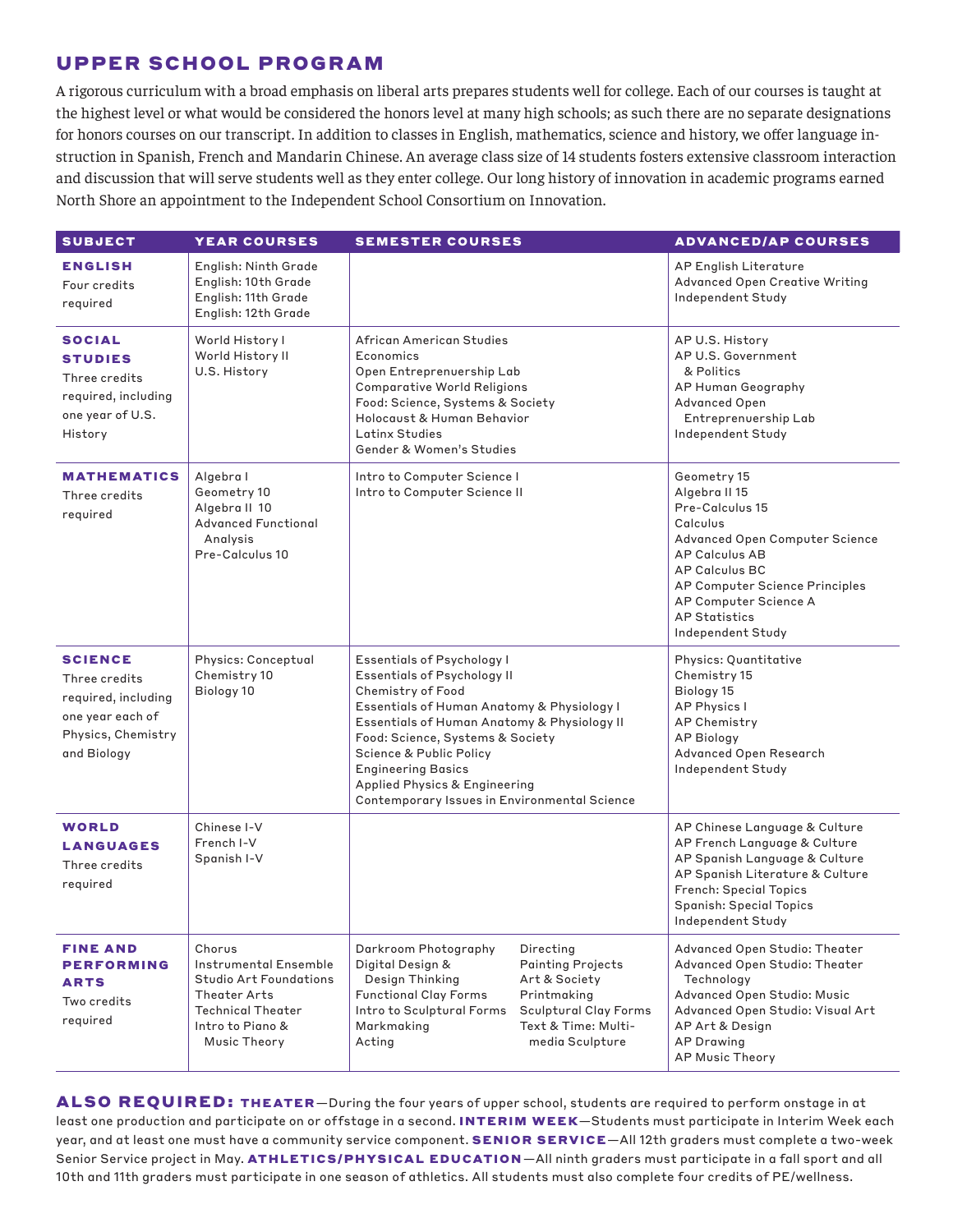### CURRICULUM FEATURES

DAILY SCHEDULE The daily schedule includes four 75-minute academic blocks per day. These longer class periods allow students to practice and develop skills and strive to understand and analyze material on a deeper level. They also provide teachers with more flexibility to design a range of learning experiences. Each block meets four times in a seven-day rotation, at a different time throughout the cycle. This provides structured variety and evenly distributes class time lost to early dismissals throughout an athletic season. The schedule also includes a 45-minute block each day dedicated to community time, wellness and performing arts, which incorporates Morning Ex, advisory, community gathering, P.E., health and a performing arts time once per rotation for additional rehearsal opportunities.

INTERIM WEEK One week each year is set aside from regularly scheduled classes for students to participate in an in-depth experience of educational value outside the traditional classroom environment. Teachers seek to establish a learning experience that will challenge students to expand their horizons. Interim Week participation must be planned so that at least one of each student's four experiences is a social/community service program. Recent Interim offerings include: Nature, Writing and Solitude; The Trout Bum Experience; Oak Terrace Bilingual Tutoring; The Architecture of Frank Lloyd Wright; Arabic Souqs and Service; The Actors Gymnasium; and Creative Design with a Laser Cutter.

**SENIOR SERVICE PROJECTS** The Senior Service project is an opportunity for students to apply their interests, talents and skills away from NSCD classrooms. Each senior conceives and designs their own project. Students are expected to make this opportunity one that is personal, worthwhile and representative of their total North Shore experience. It is our hope that students will learn more about serving a larger community and learn something about themselves. Students commit at least 60 hours over a two-week period.

SERVICE LEARNING Service is an integral part of life in the upper school, as we strive to be true to the school's motto, "Live and Serve." All students are encouraged to perform service throughout their time at NSCD in addition to the required Interim and Senior Service projects. The new Live+- Serve Laboratory in the library is the hub of our service learning and community-partnership programs. It is a creative, collaborative project space for teachers to bring their classes and for students to pursue individual passion projects, providing students with the tools to prototype ideas—such as a laser cutter and 3-D printer—and a space for multimedia production. The Live+Serve Lab also re-emphasizes the importance of project-based and service learning in our JK-12 curriculum.

#### **ADVANCED OPEN/INDEPENDENT STUDY**

Advanced Open courses and independent studies are opportunities for juniors and seniors to design and pursue investigation in an area of specific interest that goes beyond the curricular options. Advanced Open courses are available in science, computer science, music, theater and visual art. They challenge students to work with faculty mentors and peers to generate research questions, investigate them and present their own original work. Independent Study is available in every discipline and is designed to support students who have fulfilled the graduation requirements within a department. Recent topics and courses include: quorum sensing, creative writing, history and performance of musical theater, impact of SnapChat on teenagers and bee behavior.

MORNING EX Throughout the course of the year, students, faculty, alumni and visitors appear on stage to share academic work, present life experiences and give artistic performances to the three divisions of the school. Recent Morning Ex presentations include: a Susan Marshall '76 Memorial Concert performance by the Neave Trio, a cutting edge chamber ensemble; "Your Eyes are a Mirror of the World," a presentation on a faculty member's recent sabbatical; and "Belonging: In Silence and Outloud," a collaboration of students and faculty in all three school divisions.

OFF-CAMPUS STUDY PROGRAMS NSCD is a participating school of School Year Abroad, providing

homestay programs in China, France, Italy and Spain. North Shore is also a sending school with The Mountain School, Oxbow, High Mountain Institute, School for Ethics and Global Leadership and the Island School.

ACTIVITIES/CLUBSBy participating in activities of interest outside the classroom, students gain poise and confidence, as well as forge lifelong friendships. Upper school activities at NSCD include: Athletic Council, Community Service Club, Diller Street Journal, Environmental Club, GSA, Mirror (yearbook), P.I.L.L.O.W.S. (Poetry in the Literary Lives of Worldly Students), Prosody (literary magazine), Student Council, Model United Nations, SOAR (Students Organized Against Racism), Feminist Book Club and Film Club.

ATHLETICS Approximately 85% of the upper school students participate in at least one of the 15 sports offered in interscholastic athletic competition: baseball, basketball (M/W), cross country (M/W), field hockey, golf (M/W), soccer (M/W), tennis (M/W), track and field (M/W), and volleyball.

PERFORMING ARTS At NSCD, fine and performing arts are an integral part of the curriculum. Opportunities include: a capella, chorus, string ensemble, fall play, winter play, spring musical, standards cabaret and the Take 10 playwriting showcase.